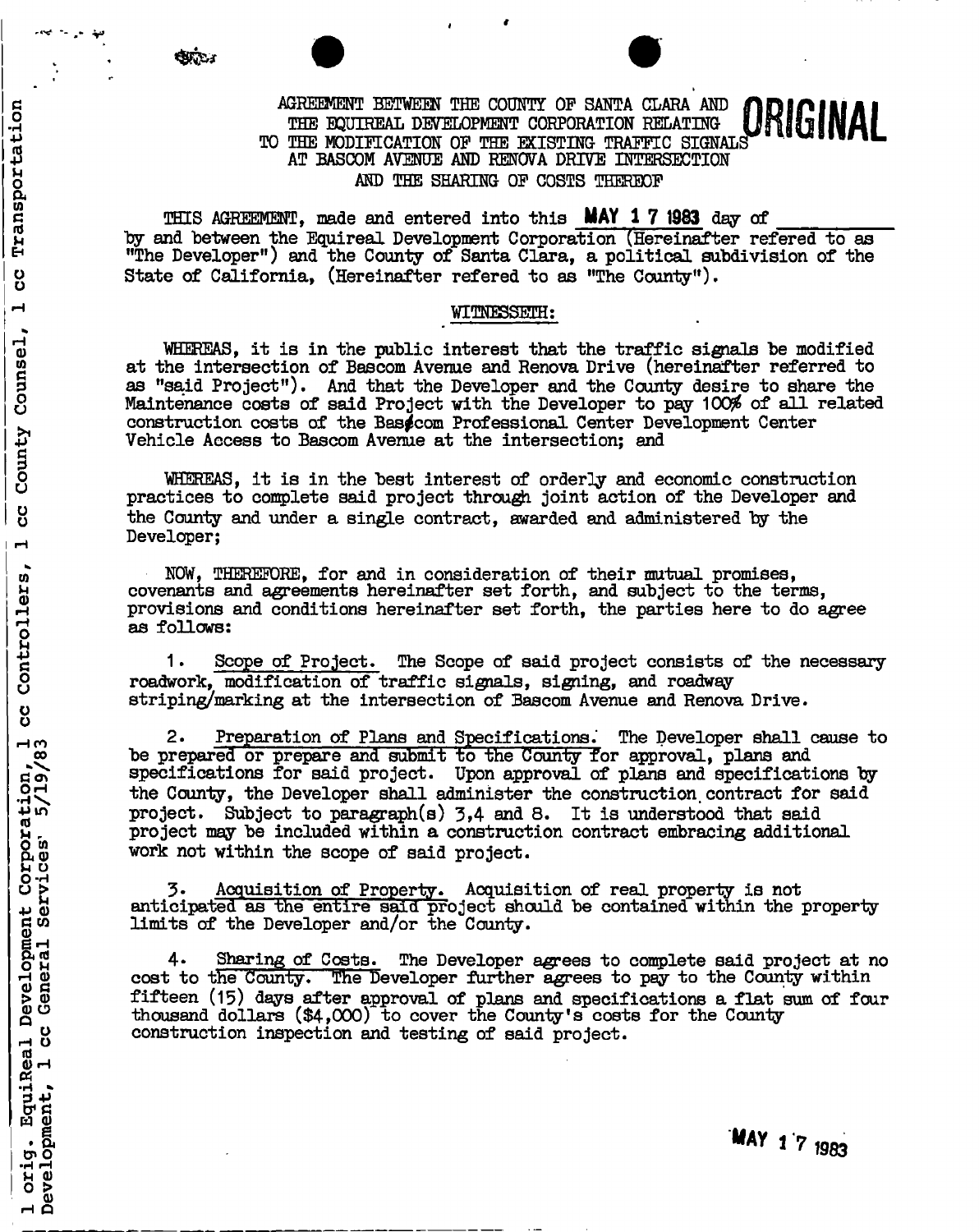5- Insurance, The developer shall assume the defense and indemnify and save harmless the County, its officers, agents and employees, from every expense, liability of payment by reason of injury "including death" to persons, to damage to property suffered through any act of omission, including passive negligence or act of negligence, or both, of the developer, his employees, agents, contractors, subcontractors, or anyone directly or indirectly employed by either of them, or arising in way from the work called for by this agreement, on any part of the premises, including the performance or nonperformance of the work. This provision shall not be deemed to require the developer to indemnify the County against the liability for damage arising from the sole negligence or willful misconduct of the County or its agents, servants or independent contractors who are directly responsible to the County.

 $\mathcal{F}^{\mathcal{G}}_{\mathcal{G}}$  and  $\mathcal{F}^{\mathcal{G}}_{\mathcal{G}}$ 

Developer shall take out and maintain during the term of this agreement a separate policy of insurance naming as additional insured the County of Santa Clara and the members of the Board of Supervisors of the County of Santa Clara, individually and collectively, and the officers, agents and employees of the County of Santa Clara. Said policy shall provide coverage to the above named insured for all activities or omissions of Developer or supervisory acts of the officers and employees of the County of Santa Clara with respect to this Agreement. Said policy shall insure both bodily injury to the limits of Five Hundred Thousand Dollars (\$500,000.00) for each person and Five Hundred Thousand Dollars (\$500,000.00) for each occurrence, and property damage to the limit of Fifty Thousand Dollars (\$50,000.00); and said policy shall provide that the coverage afforded shall be primary coverage to the full limit of liability stated in the declarations; and if the County of Santa Clara, its members of the Board of Supervisors, individually and collectively, and the officers, agents and employees the County of Santa Clara, individually or collectively have other insurance against the loss covered by said policy, that other insurance shall be excess insurance only.

6. Termination. This agreement shall terminate on January 1, 1984- if the Developer has not awarded a contract for construction of said project prior to that date. In the event of such termination, The County shall refund to the Developer all sums deposited with the County under paragraph 4 of this agreement.

7. Administering Agency. In the exercise of this Joint Agreement, the Developer shall be the administering agency. The Developer shall furnish the County the riecessary easements to provide County access to that area of said project located outside the Right of Way Limits Of Bascom Avenue.

8. Upon completion of all work under this agreement, ownership and title to all materials, equipment and appurtenance installed with automatically be Jested in the County and no further agreement will be necessary to transfer ownership to the County.

Maintenance. County shall operate and maintain said project upon completion. The Developer's and/or his assignee's share of the operating and maintenance costs for said project shall be a flat sum of \$7,000.00 payable in twenty (20) semi-annual payments of \$350.00 each, to the County and commencing upon the completion of said project as established in this agreement. It is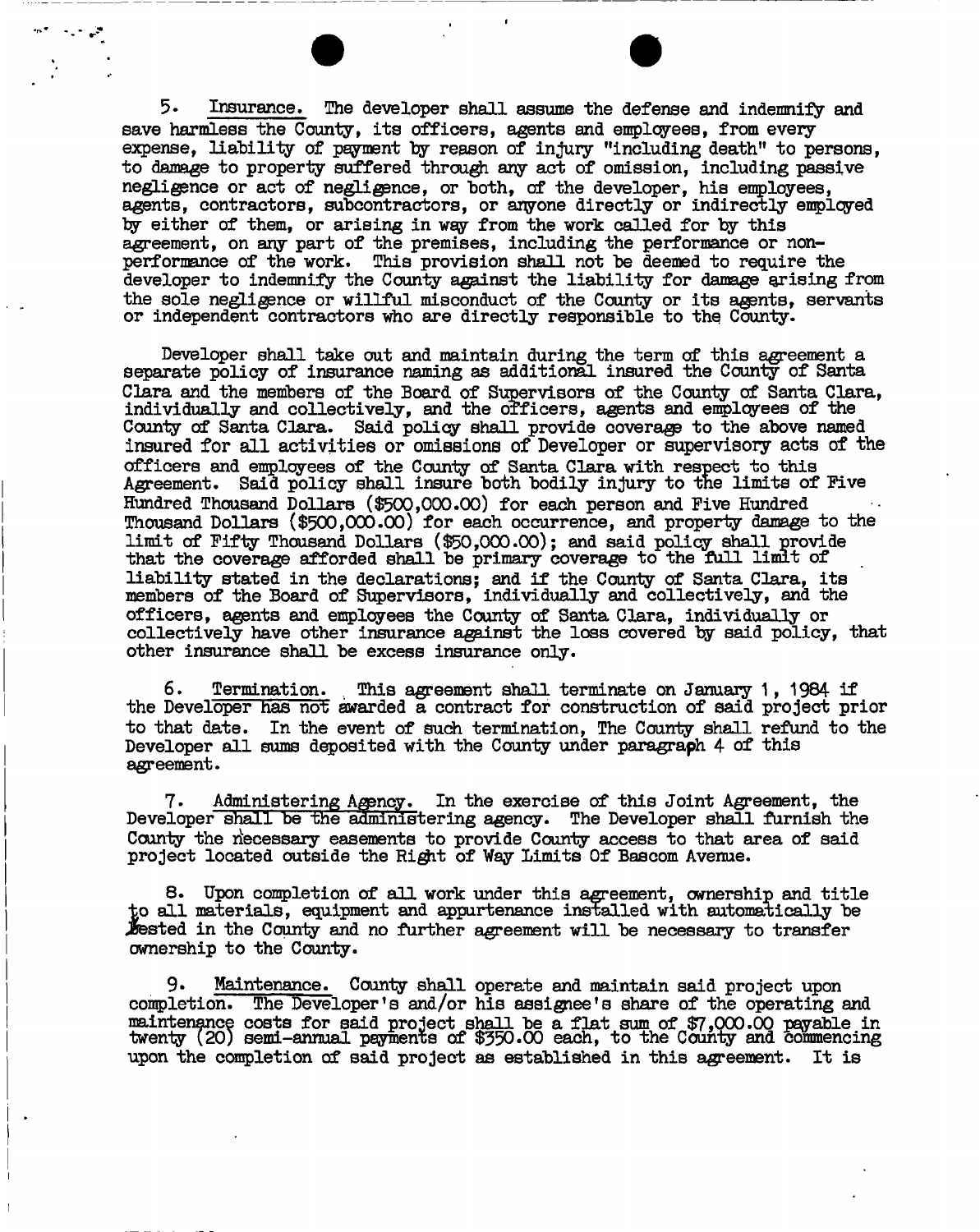understood and agreed that the developer and/or his assignee will provide all easements for Maintenance Purposes required by the County for the, operation and maintenance of the traffic signal installation at the intersection of Bascom Avenue and Renova Drive.

WITNESS THE EXECUTION HEREOF the day and year first hereinabove set forth.

EQUIREAL DEVELOPMENT CORPORATION

APPROVED:

**MAY 1 7 1983** 

APPROVED AS TO FORM

Deputy County Counsel

Attest:

DONALD **MA** RAINS, Clerk

Board of Supervisors

 $BY$ 

COUNTY OF SANTA CLARA, a political subdivision of the State of California

 $Bv$ **Roard of Supervisors** 

Rebecca Q. Morgan  $M_X$  4.7. 1983

**\**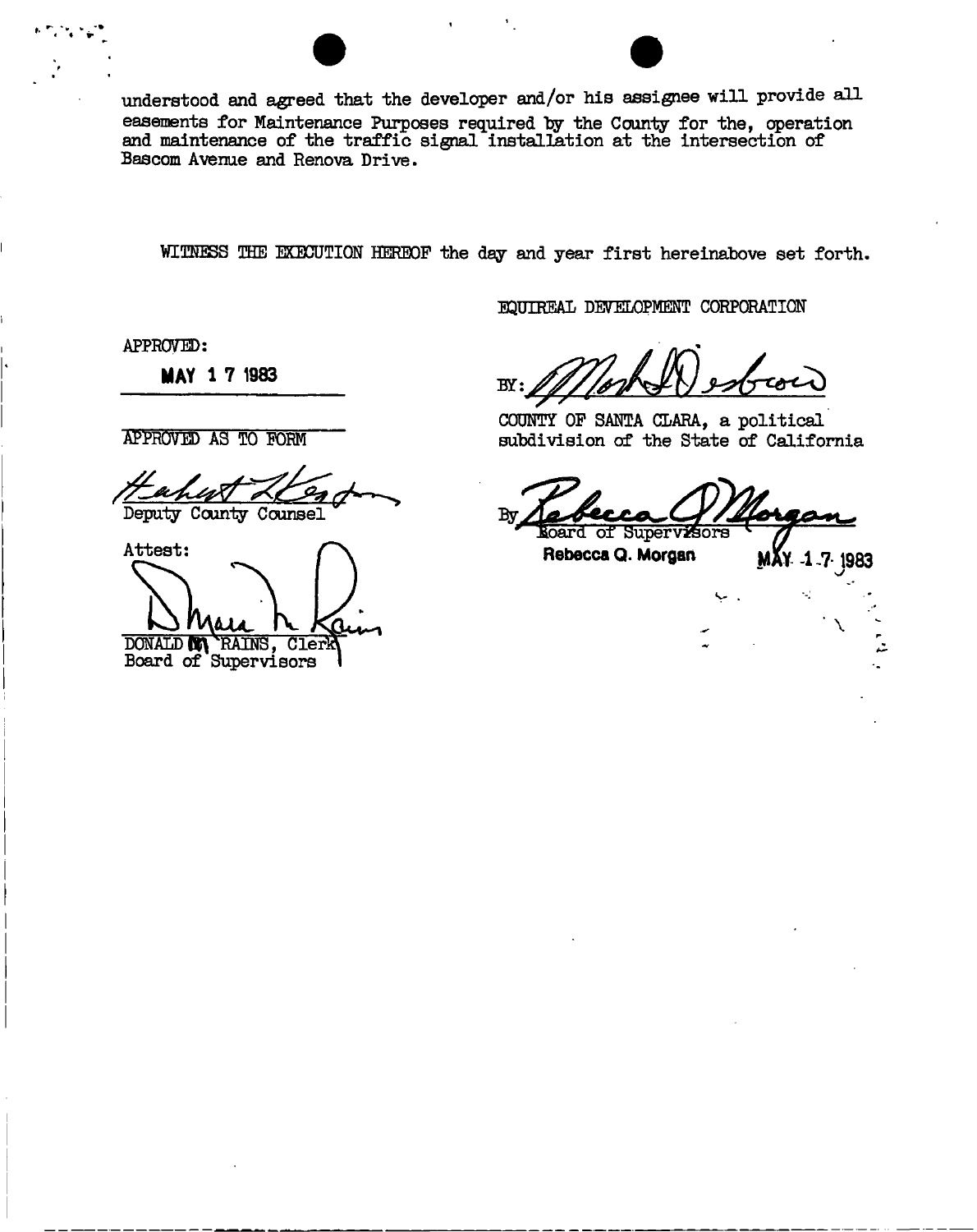# **County of Santa Clara**

**Agenda Item #6 May 17, 1983** 

**May 19, 1983** 

**EquiReal Development Corporation 801 Twelfth Street, Suite 200 Sacramento, CA. 95814 Attns Mark** *S.* **Disbrow Vice President Development** 

Subjects Agreement with: **above** 

#### for: **modification of the eclating traffic signals at Bascom Avenue and Renova Drive intersection for period ending January 1, 1984.**

Enclosed you will find a fully executed copy of the subject agreement between the County of Santa Clara and the party named above. The Board of Supervisors, at its regularly scheduled meeting on **May 17, 1983**  approved this agreement on behalf of the County.

The enclosed copy is for your records.

Very truly yours,

BOARD OF SUPERVISORS Donald M. Rains, Clerk

Deputy Clerk

DMR:am Enclosure County Government Center, East Wing 70 West Hedding Street<br>San Jose, California 95110<br>299-4321 Area Code 408

**California California Susonne Wilson, District I** Zoe Lofgren, District 2 Thomas L. Legan, District 3 Rod Diridon, District 4 Rebecca Q. Morgan, District 5

I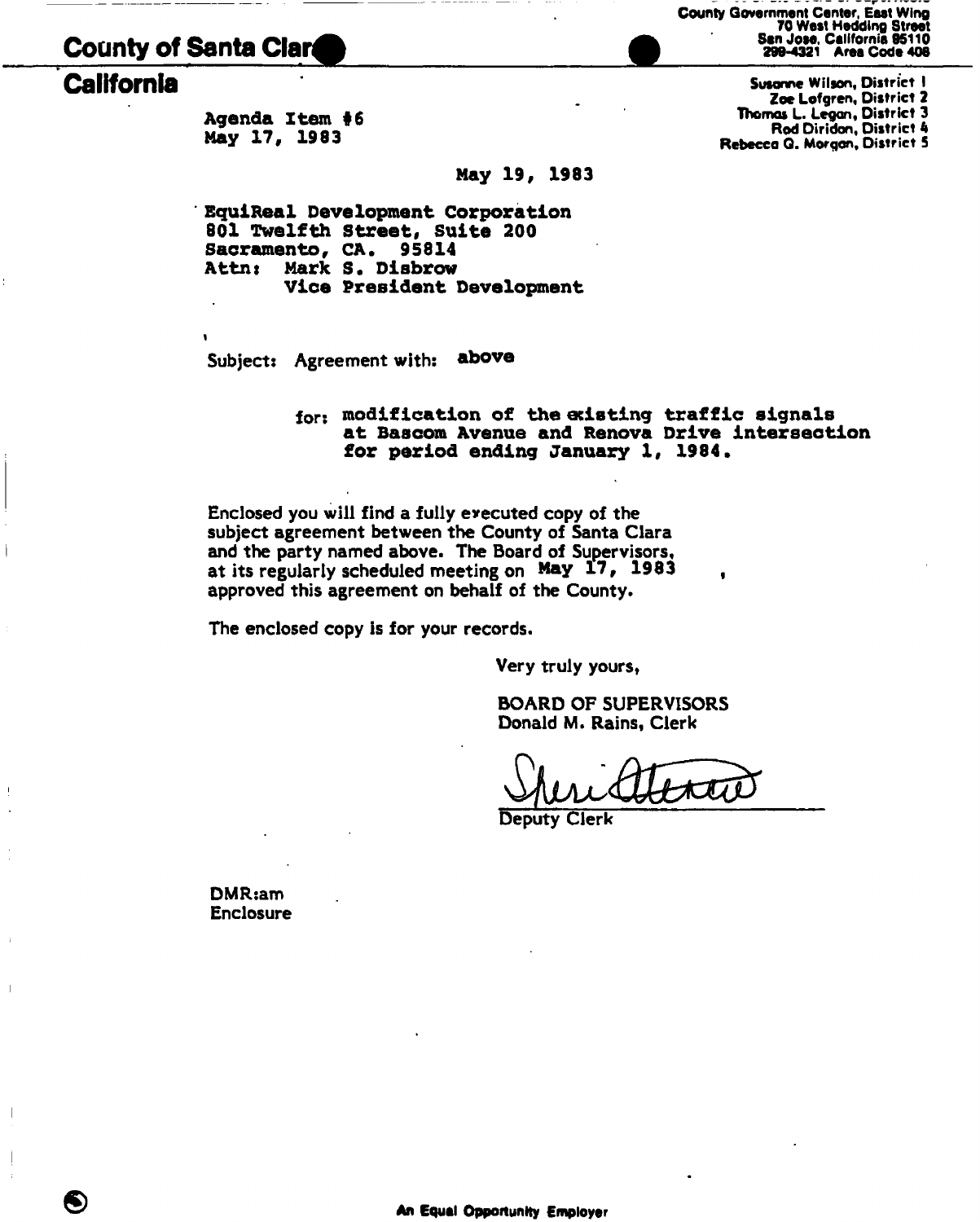THIS IS BEING FORWARDED TO YOtJ BOR YOUR CBMIS ENTRY AND TRNAMITTAL TO FINANCE.

Change Order No....

Agenda Item #6 May 17, 1983

## BOARD OF SUPERVISORS SANTA CLARA COUNTY

May 19, 1983 DATE..

# AGREEMENT<br>The following goninactive method and the state of the setting and the state of the state of the state of the state of the state of the state of the state of the state of the state of the state of the state of the **The following was approximately was approximately defined by the**  $\frac{1}{2}$

Board of Supervisors at a meeting held:

**May 17** 1983

Project to be charged Agreement with EquiReal Development Corporation relating to modification of the existing raffic signals at Bascom Avenue & Renova Drive intersection.

For the amount of \$ see attachment

**Contractor** <u>County of Satna Clara</u>

**Completion Date.** January 1, 1984

**Budget Item** *(for Controller\*a use)* 

Donald n. Rains

**Clerk of the Board** 

WHITE ----- CONTROLLER<br>Canary -- File PINK ---<br>GOLD.ROD

 $$3128$  REV 7/76

**Board of Supervisors at a meeting held:**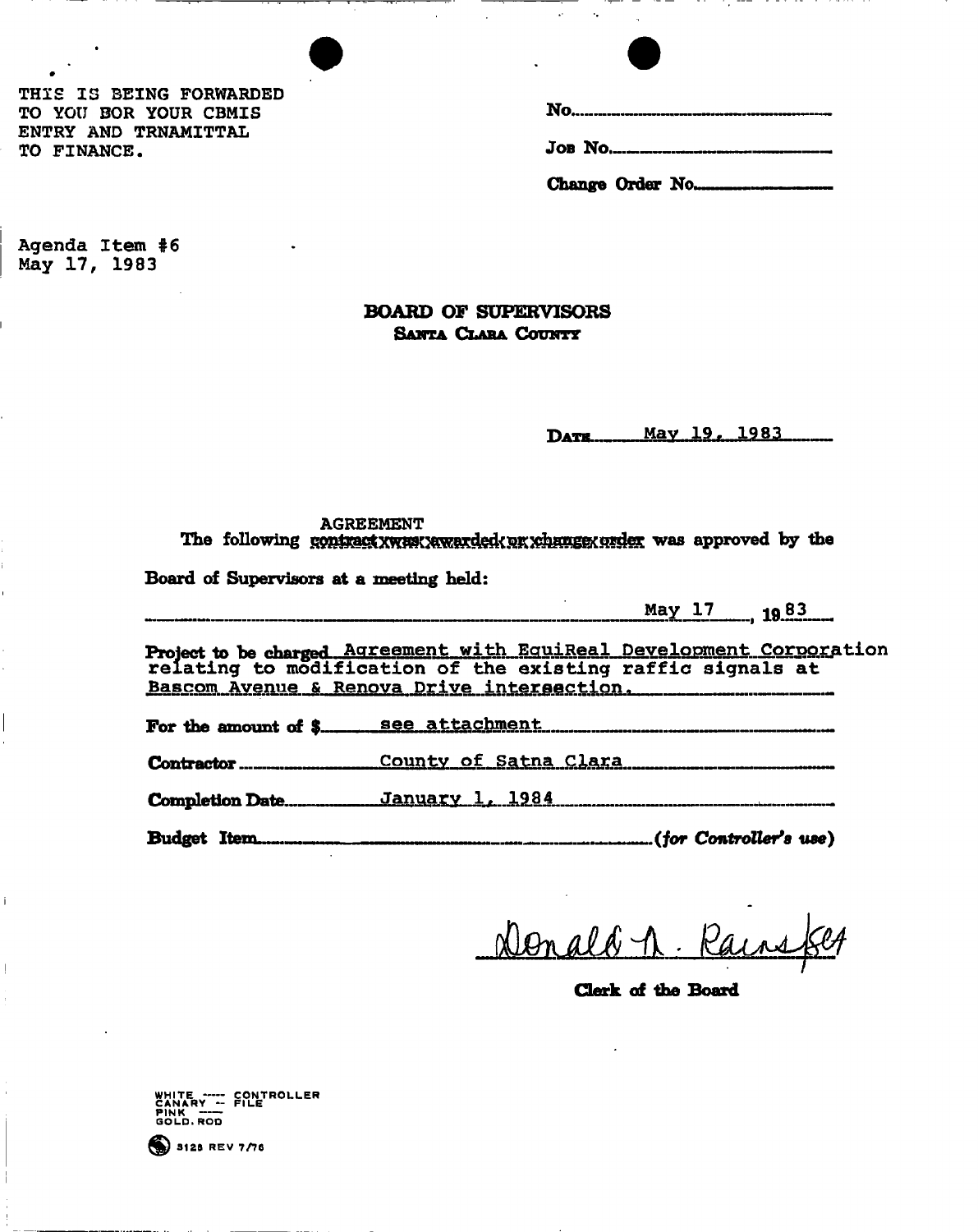| $\angle$ J $\angle$ |                                           | <b>Transportation Agency</b><br>1555 Berger Drive<br>San Jose, California 95112 |
|---------------------|-------------------------------------------|---------------------------------------------------------------------------------|
|                     |                                           |                                                                                 |
| Page 1 of 2         |                                           | DATE: April 29, 1983                                                            |
|                     |                                           | Item No.                                                                        |
| Agenda Date         |                                           | Item No.                                                                        |
| Agenda Date         |                                           | Item No.                                                                        |
|                     | LOU MONTINI, ASSISTANT<br><b>DIRECTOR</b> | COUNTY BOARD OF SUPERVISORS: Agenda Date May 17, 1983                           |

**SUBJECT! COST SHARING AGREEMENT BETWEEN THE COUNTY OF SANTA CLARA AND THE EQUIREAL DEVELOPMENT CORPORATION RELATING TO THE MODIFICATION OF THE EXISTING TRAFFIC SIGNALS AT BASCOM AVENUE AND RENOVA DRIVE INTERSECTION** 

#### RECOMMENDED ACTION:

I

Approval of the attached County of Santa Clara/EquiReal Development Corporation Cost Sharing Agreement which provides for traffic signal modification at. Bascom Avenue and Renova Drive, is recommended.

#### FISCAL IMPLICATIONS:

This project will be accomplished at no cost to the County. Developer will pay to the County the estimated County costs for inspection/testing and 25% of estimated signal operation and maintenance costs. County's estimated cost of Traffic Signal Operation and Maintenance is \$2800.00 per year.

#### REASONS FOR RECOMMENDATION:

Traffic signal modification at Bascom Avenue at Renova Drive is required to service the new access to Bascom Avenue opposite the existing Renova Drive which will service the Bascom Professional Center Development.

#### BACKGROUND:

The Development has been approved by the City of San Jose. Coordination between City of San Jose/Developer/County Transportation Agency has resulted in this Agreement to provide for the development impact upon . existing County operated and maintained traffic signals.

APPROVED: DIRECTOR ^ COUNTY EXECUTIVE

r

MAY 1 7 1983

An Equal Opportunity Employer

1 00B